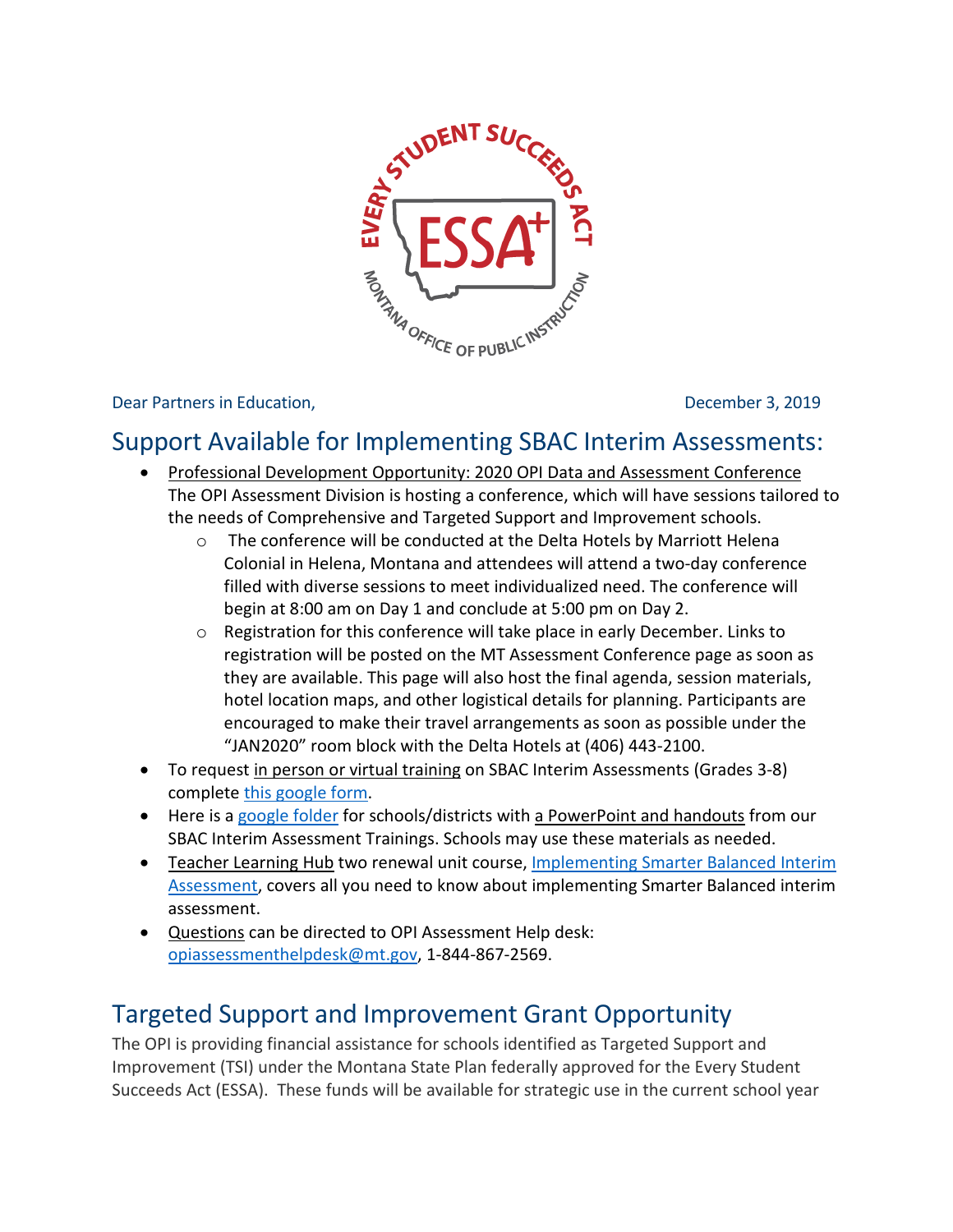(2019-2020) to support improving student outcomes for subgroup(s) identified for TSI. LEAs with more than one TSI school may choose to combine 2019-2020 TSI funding to develop a localized strategy that will impact multiple TSI Schools within the LEA.

**Eligibility:** To be eligible to receive these funds, an LEA must have one or more schools identified under the federally-approved definition for TSI schools. These are schools with at least one subgroup of students that scored at or below the lowest 5% of all-students group's performance in the state.

**Criteria for Identification**: ESSA requires states to use accountability indicators, disaggregated by subgroup, to annually differentiate public schools by several categories. One category, Targeted Support and Improvement (TSI), identifies schools with at least one subgroup of students that scored at or below the lowest 5% of the state's schools' all-students group's performance. These schools, identified for TSI, must develop and implement their own intervention plan that focuses improvement efforts on the subgroup(s) that resulted in being identified for TSI. The school improvement plan must be developed with stakeholders, approved, implemented and monitored by its district. A school will exit TSI if no subgroup is performing in the lowest 5% of all schools.

The OPI will identify Targeted Schools for Comprehensive Support and Improvement (CSI) if TSI schools have not increased the performance of all student subgroups to exceed the level of performance of the lowest performing 5 percent of Title I schools overall after three years of additional targeted support. These schools will first be identified for comprehensive support and improvement beginning with school year 2021-2022.

**Funding**: ESSA requires 7-percent state-level set-aside of Title I funds for school improvement. This set-aside, as designated in ESSA Section 1003, must be used to support districts with CSI and TSI schools. These school-improvement funds must go to local school districts, education service agencies, or consortia of districts, by formula or competition. States must give priority to school districts that

- serve high numbers or percentages of elementary and secondary schools identified for comprehensive or targeted support;
- demonstrate the greatest need, as determined by the state; and
- demonstrate the strongest commitment to using the funds to improve student achievement and outcomes.

As federal appropriations allow, the Montana OPI, will annually award the 1003 fund allotments through a formula grant to CSI and TSI schools.

The funds allotted will be based on approval of an **application** that:

- Is informed by a comprehensive needs assessment;
- Is informed by a gap-analysis;